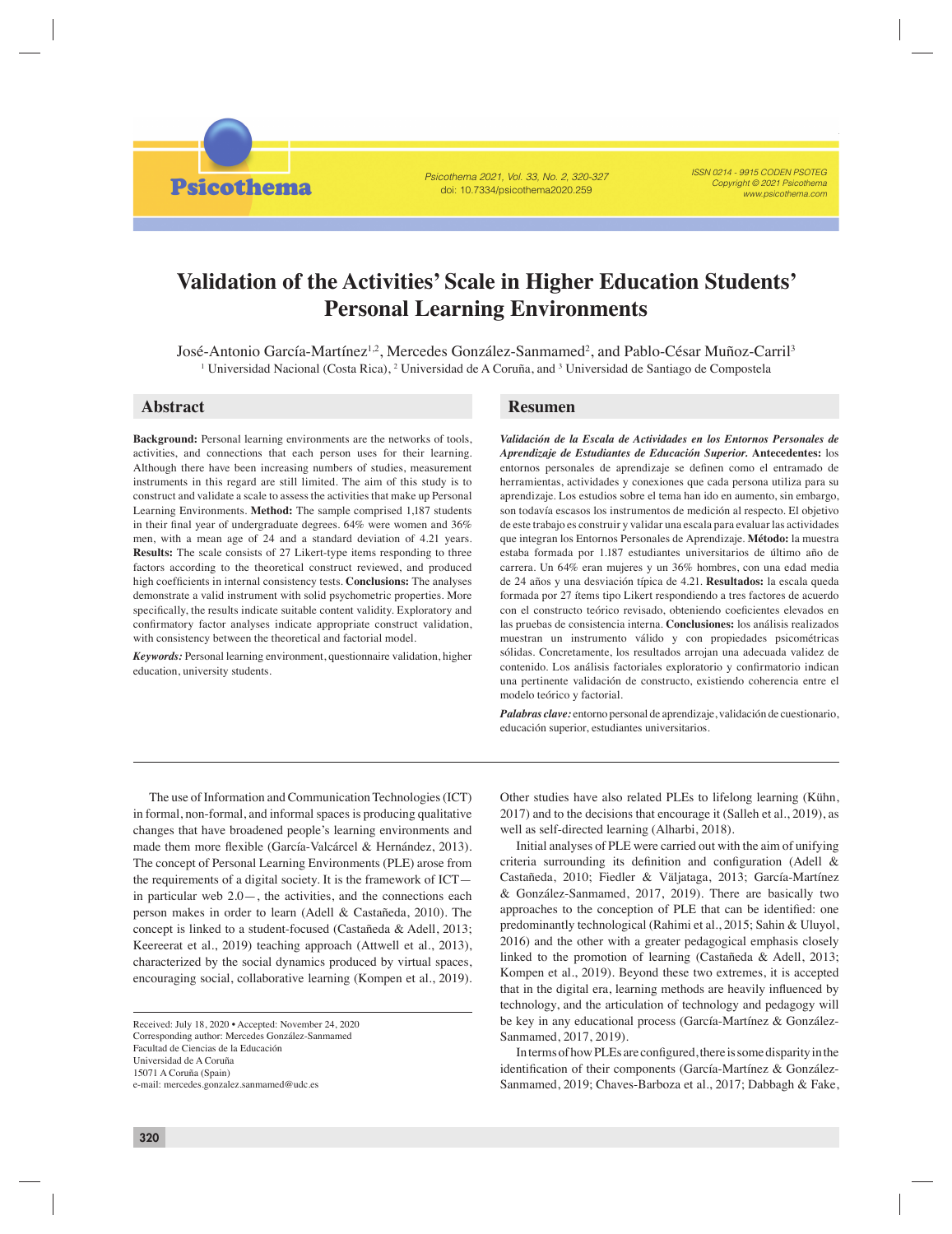2017; Marín et al., 2014; Prendes-Espinosa et al., 2016; Ramírez-Mera & Tur, 2019). The CAPPLE project (Prendes-Espinosa et al., 2016) included four large dimensions to structure PLEs: selfperception, information management, management of the learning process, and communication. Meza et al. (2016) identified six types of activities making up PLEs: seeking information, reflection, creating content, sharing information, organizing, and planning. Chaves-Barboza & Rodríguez-Miranda (2017) included seven categories for studying PLEs: success in self-management, selfmanagement strategies, factors for incorporating ICT, factors of frustration in the use of tools, characteristics of tools, desirable characteristics in a PLE, and characteristics to support learning.

When reviewing studies about PLE, in addition to the lack of consensus around the structure of PLEs, there is another, no less important weakness, which comes from the scarcity of validated instruments for examining university students' PLEs. In the Spanish context, to be specific, the ones which stand out are the Questionnaire about Competencies for Permanent Learning based on the use of PLEs (CAPPLE, Prendes-Espinoza et al., 2016) and the Questionnaire about Personal Learning Environments (CPLE, Chaves-Barboza & Rodríguez-Miranda, 2017). In both cases there was a validation of the content and analysis of internal validity, however, they did not provide evidence of construct validation. These instruments have a range which makes them more difficult to apply, and were created without beginning from a theoretical approach that would have provided cover for decisions about methodology. In fact, these and other studies have highlighted the complexity of the PLE construct and the difficulty of operationalizing and measuring it. In this regard, Attwell et al., (2013) indicated that the approach followed in these studies was exhausted, and highlighted the need to include a constructivist view of learning within research into PLEs which would allow them to be analysed as the combination of resources and activities that encourage and reflect interconnected students' modes of learning (Drexler, 2010).

Within this framework, the general objective of our study is to construct and validate a scale that would allow the evaluation of university students' activities within their PLEs. We have chosen to use the structure proposed by Castañeda & Adell (2013) as it is one of the most widely recognized in research and because it includes in three components many of the dimensions pulled from prior research: seeking information, creating content, and sharing information. The first component considers how access to the huge amount of information available freely and instantly on the internet in various formats allows the student to create their PLEs and personalize them with different tools, based on their needs and circumstances (Kompen et al., 2019). To that end, students have to acquire new comprehension skills, strategies, and competencies that enable them to search for, filter, evaluate, and interpret information effectively and safely (Coiro & Dobler, 2007).

The second component evaluates that, from summarizing, thinking about, and organizing the information they collect, the students can create new content or modify existing content thanks to the use of certain tools (Castañeda & Adell, 2013). Time management is essential for content generation, as is knowledge and use of available resources, along with the establishment of one's own learning objectives (Kop, 2011). Similarly, the capacity for critical thinking, collaborative working, and creativity are individual variables that should be strengthened in students to promote their personal development (Meza et al., 2016), and in particular, to facilitate self-directed learning (Alharbi, 2018; Boza & Conde, 2015), something that is closely related to PLEs.

The third component addresses the idea that the tools, mechanisms, and activities for sharing information have become the most important part of PLEs (Castañeda & Adell, 2013), and have moreover, produced the idea of the Personal Learning Network (PLN), which are the resources and actions that allow connections, information exchange, and communication between people (Marín et al., 2014).

Within the PLE framework, the activities that are performed are mediated by the effective use of ICT tools, with social interactions in new learning scenarios being particularly important (Attwell et al., 2013). Many of the processes and strategies in these activities come out of and become effective via the use of ICT resources. This means reading a variety of formats, and in general varying the forms of learning, as well as frequently applying these activities and keeping them up to date in order to appropriately configure the PLE (Castañeda & Adell, 2013).

In summary, in our study, we create an instrument to help understand and evaluate the types of technology-mediated activities and processes that form the PLEs of university students. Following that we apply it to a sample of students and examine its psychometric properties; validity (construct and predictive) and reliability (by internal consistency). To analyse predictive validity we apply the ICT Tools scale (García-Martínez et al., 2020). Based on the theory described above, we start with the following hypotheses:

- 1. The PLEAS scale is based on a multidimensional construct with three factors (accessing information, generating content, and sharing information) that are positively interrelated.
- 2. The PLEAS scales significantly predicts how often students use technological tools within their PLEs. Specifically, high scores in the PLEAS scale will correspond to high scores in the ICT Tools scale.
- 3. The reliability of the factors of the PLEAS scale will be high.

#### Method

#### *Participants*

The study population was made up of 3165 students in the final year of degrees in all of the faculties in the Omar Dengo Campus at the National University of Costa Rica. The sample was made up of 1,187 students. We carried out a stratified probabilistic sampling by faculties (Table 1). To calculate the sample size we used the formula for finite populations (Arnal et al., 1992): considering the

| Table 1<br>Distribution of the sample by faculties |           |            |               |            |  |  |  |  |
|----------------------------------------------------|-----------|------------|---------------|------------|--|--|--|--|
|                                                    |           | Population | <b>Sample</b> |            |  |  |  |  |
| Area                                               | Frequency | Percentage | Frequency     | Percentage |  |  |  |  |
| Arts                                               | 178       | 5.6        | 60            | 5.1        |  |  |  |  |
| Education                                          | 469       | 14.8       | 235           | 198        |  |  |  |  |
| Philosophy and Letters                             | 361       | 11.4       | 316           | 15.7       |  |  |  |  |
| Earth and Ocean                                    | 255       | 8.1        | 69            | 5.8        |  |  |  |  |
| Social Sciences                                    | 1319      | 41.6       | 316           | 26.6       |  |  |  |  |
| <b>Health Sciences</b>                             | 198       | 6.3        | 118           | 9.9        |  |  |  |  |
| <b>Exact and Natural Sciences</b>                  | 385       | 12.2       | 203           | 17.1       |  |  |  |  |
| Total                                              | 3165      | 100.0      | 1187          | 100.0      |  |  |  |  |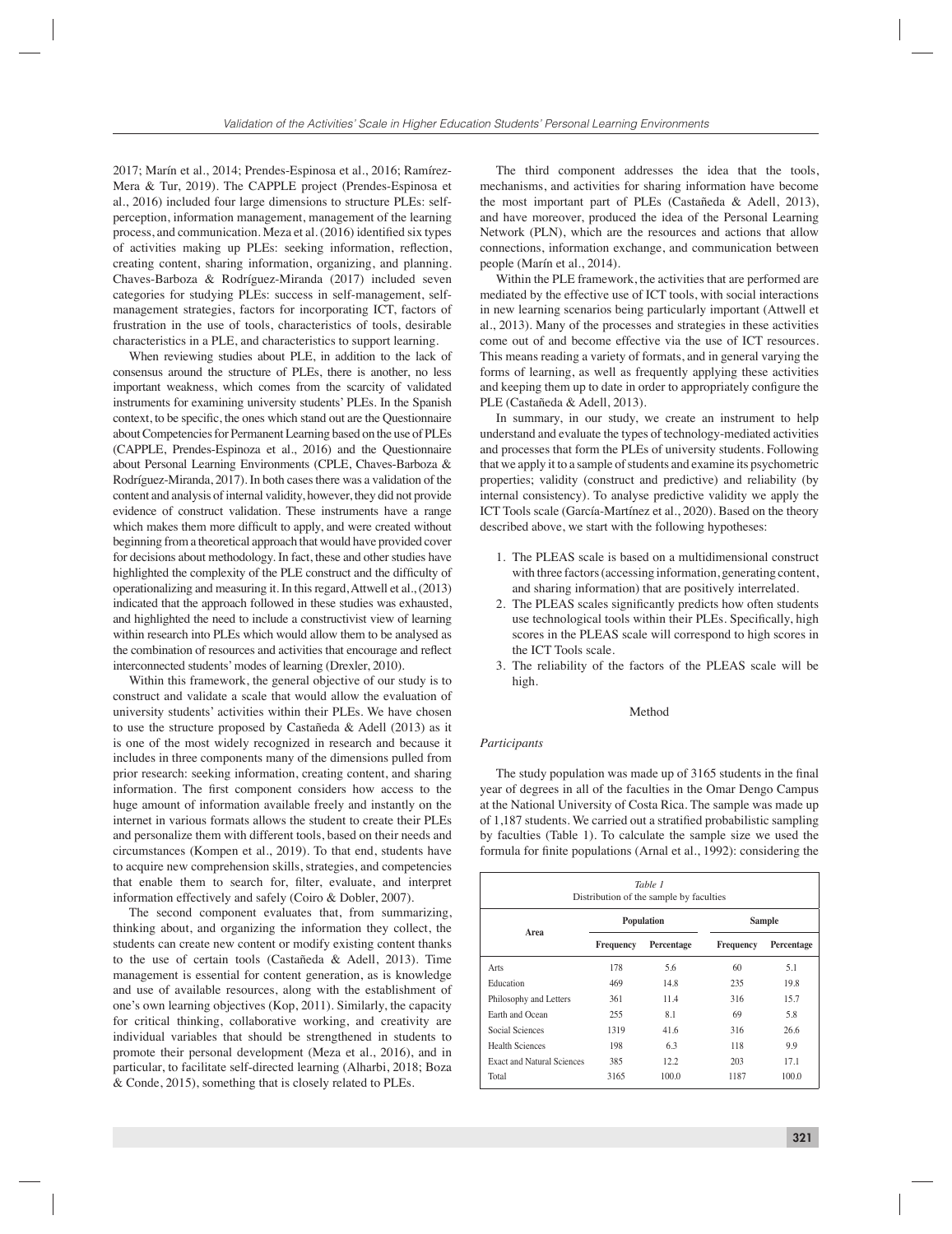population ( $N=3165$ ); a sampling error of 5%; confidence levels of 95%; and the expected proportion (*p*=5%), for the whole sample. The distribution by strata was similar to the population, although the sample was not representative by strata. Almost two-thirds (64.1%) were women, 35.9% were men, and ages ranged from 20 to 57 years old  $(M = 24.0; SD = 4.21)$ .

### *Instruments*

The final PLEAS scale had 27 items (Table 3), in line with the PLE components: accessing information ( $\alpha$  = .98, omega = .99; e.g., I use specific tools to find information online), creating content  $(\alpha = .96, \text{omega} = .96; e.g., \text{technological resources make it easier})$ for me to create content), and sharing information ( $\alpha$  = .96, omega  $= .97$ ; e.g., I maintain online contact with professionals in my area of study). The items had a Likert-type structure with five response options from 1 (*completely disagree*) to 5 (*completely agree*).

To check predictive validity, we used the ICT Tools Scale (García-Martínez et al., 2020), which has 30 items that measure how often web 2.0 applications are used for actions that are key in the development of PLEs: accessing information (e.g., I use blogs, wikis, websites, etc., for reading;  $\alpha = .73$ , omega = .74); creation (e.g., I use spreadsheets;  $\alpha = .76$ , omega = .77), and sharing (e.g., I use microblogging networks;  $\alpha = .75$ , omega = .76). These items are scored on a five-point Likert-type scale from 1 (*never*) to 5 (*always*).

# *Procedure*

Following a review of the literature, and considering the aspects related to the definition of the domain, the representation of the items and their importance (Muñiz, 2003; Muñiz & Fonseca-Pedrero, 2019; Vigil-Colet et al., 2020), we produced a battery of 50 items, which were filtered by the members of the research team, university students in their final years, and university teachers, reducing the number of items to 40. We retained factors with eigenvalues  $(\lambda) \geq 1$ .

Subsequently, we used these 40 items to create an online questionnaire which was sent by email for validation to 68 people who were unconnected to its creation, postgraduates in different areas of education, higher education and educational technology. We received 44 valid responses from four countries (Spain, Costa Rica, the USA, and Mexico) and 20 different universities over the course of a month. The questionnaire included an introduction with the instructions, objective, data treatment, and approximately how long it would take to complete. We also added a booklet with the conceptualization of the variables to be measured, a block of demographic, and educational background questions, and a block with the 40 statements so that the experts could address two aspects: the level of *representativeness* of the items (*low* = *-1,*   $median = 0, high = 1$  and their importance, linking each statement to the variable that the expert thought that it measured (accessing information, creating content, and sharing information). Each item had a section for the experts' observations if needed.

The level of representativeness (Muñiz & Fonseca-Pedrero, 2019) was determined by calculating the Osterlind congruence index  $(icO)$  for each of the items using Libre Office, according to the equation (Osterlind, 1992):  $X_{ijk}$  = Assessment for indicator *i* in domain *k* by judge *j*;  $N = 3$ , number of domains considered by the instrument  $n = 44$ , number of judges assessing the indicator. The level of congruence is considered adequate (Sanduvete-Chaves et al., 2013) if the score is equal to or greater than 0.5 ( $I<sub>x</sub> \ge 0.5$ ). Ten items were removed for scoring below this limit.

The importance was analyzed via the associations made by the experts between each item and the variable it aimed to measure. Table 2 shows the percentage response of the experts regarding the association for each item, which ranged from 45.5% to 100%, with the latter meaning that the experts were unanimous that the item measured the proposed domain. When making the decision to remove, modify, or keep the items, we considered both the association percentage, the *icO*, and any observations the experts had made for each item.

The number of items was reduced to 30 during the process of validating the content. Following that, we carried out a pilot study with a sample ( $n=232$ ) of students in which, through applying

| Table 2<br>Resutls of Item Importance, icO, and decisions taken. |          |      |                    |             |                    |  |  |
|------------------------------------------------------------------|----------|------|--------------------|-------------|--------------------|--|--|
| Item                                                             | $%$ Imp. | icO  | Elim.              | Modif.      | Keep               |  |  |
| $\,1$                                                            | 97.5     | .795 |                    | $\mathbf X$ |                    |  |  |
| $\overline{c}$                                                   | 100      | .842 |                    |             | X                  |  |  |
| $\overline{3}$                                                   | 93.2     | .421 | $\mathbf X$        |             |                    |  |  |
| $\overline{4}$                                                   | 75.0     | .711 |                    | $\mathbf X$ |                    |  |  |
| 5                                                                | 93.2     | .711 |                    |             | X                  |  |  |
| 6                                                                | 81.8     | .395 | $\mathbf X$        |             |                    |  |  |
| $\overline{7}$                                                   | 84.1     | .684 |                    | $\mathbf X$ |                    |  |  |
| 8                                                                | 45.5     | .421 | X                  |             |                    |  |  |
| 9                                                                | 52.5     | .605 |                    | $\mathbf X$ |                    |  |  |
| 10                                                               | 100      | .947 |                    |             | X                  |  |  |
| 11                                                               | 100      | .947 |                    |             | X                  |  |  |
| 12                                                               | 84.1     | .868 |                    |             | $\mathbf X$        |  |  |
| 13                                                               | 95.5     | .605 |                    | $\mathbf X$ |                    |  |  |
| 14                                                               | 84.1     | .816 |                    | $\mathbf X$ |                    |  |  |
| 15                                                               | 54.5     | .158 | $\mathbf X$        |             |                    |  |  |
| 16                                                               | 47.7     | .632 |                    | $\mathbf X$ |                    |  |  |
| 17                                                               | 93.2     | .816 |                    |             | $\bar{\mathbf{X}}$ |  |  |
| 18                                                               | 65.9     | .789 |                    |             | X                  |  |  |
| 19                                                               | 88.6     | .947 |                    | $\mathbf X$ |                    |  |  |
| 20                                                               | 93.2     | .500 |                    |             | $\mathbf X$        |  |  |
| 21                                                               | 90.9     | .658 |                    | $\mathbf X$ |                    |  |  |
| 22                                                               | 93.2     | .579 |                    | $\mathbf X$ |                    |  |  |
| 23                                                               | 79.5     | .842 |                    | $\mathbf X$ |                    |  |  |
| 24                                                               | 90.9     | .579 |                    | $\mathbf X$ |                    |  |  |
| 25                                                               | 77.3     | .263 | $\mathbf X$        |             |                    |  |  |
| 26                                                               | 50.0     | .421 | $\bar{\mathbf{X}}$ |             |                    |  |  |
| 27                                                               | 90.9     | .842 |                    |             | $\mathbf X$        |  |  |
| 28                                                               | 93.2     | .737 |                    |             | X                  |  |  |
| 29                                                               | 81.8     | .684 |                    |             | X                  |  |  |
| 30                                                               | 95.5     | .711 |                    |             | X                  |  |  |
| 31                                                               | 95.5     | .447 | $\mathbf X$        |             |                    |  |  |
| 32                                                               | 95.5     | .921 |                    | $\mathbf X$ |                    |  |  |
| 33                                                               | 86.4     | .526 |                    | X           |                    |  |  |
| 34                                                               | 93.2     | .895 |                    |             | X                  |  |  |
| 35                                                               | 86.5     | .789 |                    |             | $\mathbf X$        |  |  |
| 36                                                               | 36.4     | .421 | $\mathbf X$        |             |                    |  |  |
| 37                                                               | 79.5     | .789 |                    |             | X                  |  |  |
| 38                                                               | 90.5     | .447 | $\mathbf X$        |             |                    |  |  |
| 39                                                               | 95.5     | .737 |                    |             | $\mathbf X$        |  |  |
| 40                                                               | 13.6     | .447 | $\mathbf X$        |             |                    |  |  |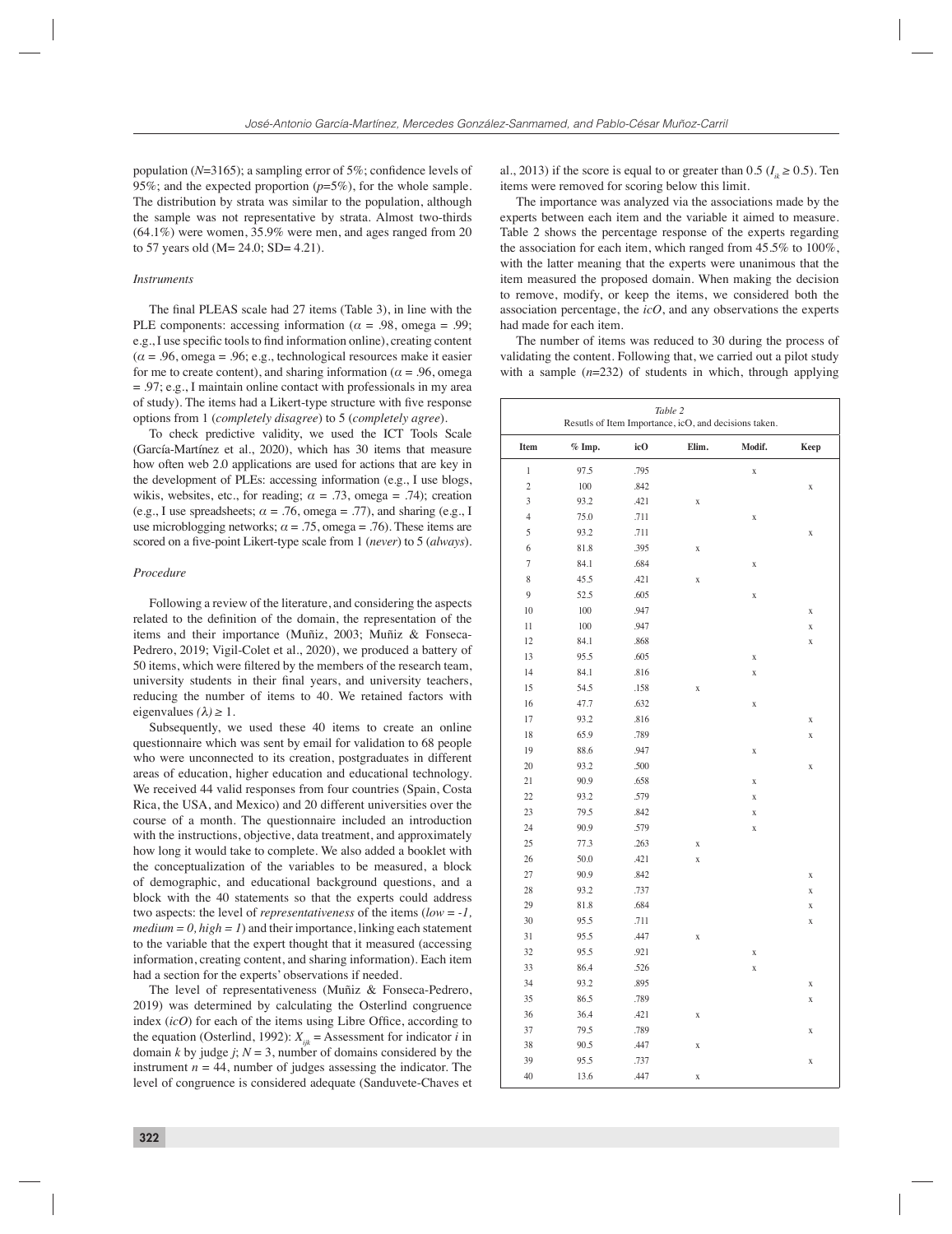exploratory factor analysis, we reduced the scale to 27 items. Lastly, the application of the final questionnaire took place in students' classrooms, using a printed format, in coordination with the university authorities and the teachers in the different faculties. Students had 20 minutes to complete the questionnaire. During the introduction to the instrument, in addition to indicating aspects related to the study objectives and the treatment of the data, we reiterated the fact that it was voluntary and anonymous. The data were collected over four months in the second semester.

#### *Data Analysis*

We performed various types of analysis depending on the phases of construction and validation of the scales (Izquierdo et al., 2014; Muñiz, 2003; Sireci, 1998). For the validity of the content, as explained in the section above, we used the Osterlind congruence index and the qualitative analysis of the observations made by 44 experts. Secondly, we analysed some descriptive statistics for the items, such as mean, standard deviation, asymmetry, and kurtosis to check item behaviour. Following that, we analysed the validity of the construct with the data from a pilot study (*n*=232), via exploratory factor analysis (EFA) with the maximum likelihood method with *oblimin* rotation, following the calculation of a Pearson correlation matrix. Prior to that, we performed the Kaiser-Meyer-Olkin (KMO) test and Bartlett's sphericity test as measures of sample suitability.

Following this, we performed a confirmatory factor analysis (CFA) with the full sample (*n*=1187) using the maximum likelihood method. The fit of the three models was assessed by considering various statistics and indices of fit, such as chi-square  $(\chi^2)$  and its associated probability (p<), the ratio of  $\chi$ 2/df  $\geq$  3; comparative fit indices (CFI) and the Tucker Lewis index (TLI), both  $\geq .95$  (Hair et al., 2005); and the root mean square error of approximation (RMSEA) < .06 (Hu y Bentler, 1999) as it is considered one of the best indicators of fit (Marsh et al., 1996). We also used Akaike's information criterion (AIC) to compare alternative models, with lower values indicating better fit (Bentler, 1995). To compare the predictive validity of the PLEAS scale, we performed multiple regression analysis taking the components of the ICT Tools Scale as criterion variables. Lastly, we analysed internal consistency via Cronbach's Alpha and the Omega coefficient (values  $\geq$  .70 indicate sufficient reliability) (Nunnally, 1978). For the data analysis, we used Libre Office, SPSS  $(v.21)$ , and FACTOR  $(10.10.02)$  software (Lorenzo-Seva & Ferrando, 2006).

#### Results

#### *Descriptive analysis of the items*

To examine the behaviour of the items, we first analysed statistics of central tendency (mean), dispersion (standard deviation), and distribution (asymmetry and kurtosis) for each item (Table 3). The mean scores ranged from a minimum of 2.02 (item 20) and a maximum of 3.79 (item 4). The smallest standard deviation was 0.93 (item 24) and the largest was 1.36 (item 10), indicating normal behaviour in both statistics. The data for asymmetry ranged from 0.07 to 0.86, and Kurtosis ranged from 0.09 to -1.17. According to the criteria established by Finney & DiStefano (2006) (maximums of 2 for asymmetry and 7 for kurtosis), the variables in our study can be said to follow a normal distribution.

| Table 3<br>Descriptive statistics for the items |              |           |                  |                 |  |  |  |
|-------------------------------------------------|--------------|-----------|------------------|-----------------|--|--|--|
| Item                                            | $\mathbf{M}$ | <b>SD</b> | <b>Asymmetry</b> | <b>Kurtosis</b> |  |  |  |
| $\mathbf{1}$                                    | 3.73         | 1.00      | $-55$            | .09             |  |  |  |
| $\overline{c}$                                  | 3.01         | 1.23      | .73              | $-91$           |  |  |  |
| 3                                               | 2.03         | 1.07      | .77              | $-.33$          |  |  |  |
| $\overline{4}$                                  | 3.79         | .95       | $-43$            | $-.16$          |  |  |  |
| 5                                               | 2.58         | 1.34      | .33              | $-1.01$         |  |  |  |
| 6                                               | 2.12         | 1.19      | .86              | $-.18$          |  |  |  |
| $\overline{7}$                                  | 3.72         | .94       | $-32$            | $-.37$          |  |  |  |
| 8                                               | 3.03         | 1.22      | .09              | $-.89$          |  |  |  |
| $\mathbf{Q}$                                    | 2.02         | 1.08      | .83              | $-.22$          |  |  |  |
| 10                                              | 3.04         | 1.36      | $-50$            | $-1.17$         |  |  |  |
| 11                                              | 2.08         | 1.10      | .84              | $-.11$          |  |  |  |
| 12                                              | 3.77         | .95       | $-38$            | $-0.22$         |  |  |  |
| 13                                              | 2.72         | 1.25      | .25              | $-.97$          |  |  |  |
| 14                                              | 2.72         | 1.34      | .25              | $-1.08$         |  |  |  |
| 15                                              | 3.76         | .98       | $-46$            | $-.18$          |  |  |  |
| 16                                              | 3.03         | 1.21      | .07              | $-.87$          |  |  |  |
| 17                                              | 2.03         | 1.08      | .81              | $-.20$          |  |  |  |
| 18                                              | 3.75         | .97       | $-38$            | $-.29$          |  |  |  |
| 19                                              | 3.13         | 1.25      | $-27$            | $-.97$          |  |  |  |
| 20                                              | 2.02         | 1.07      | .82              | $-.18$          |  |  |  |
| 21                                              | 3.69         | .95       | $-36$            | $-.22$          |  |  |  |
| 22                                              | 2.04         | 1.09      | .81              | .16             |  |  |  |
| 23                                              | 2.76         | 1.21      | .21              | $-.87$          |  |  |  |
| 24                                              | 3.76         | .93       | $-37$            | $-.27$          |  |  |  |
| 25                                              | 2.25         | 1.06      | .81              | $-.24$          |  |  |  |
| 26                                              | 3.72         | .96       | $-37$            | $-.24$          |  |  |  |
| 27                                              | 2.76         | 1.20      | .20              | $-.86$          |  |  |  |

#### *Evidence of construct validity*

The KMO test gave a result of .927 and Bartlett's sphericity test was significant  $(\chi^2 \ (N=232, 351) = 2546.2, p < .000)$ , meeting the conditions required for the EFA.

The result of the exploratory factor analysis, using maximum likelihood with the 30 items remaining after content validation, showed extraction of 3 factors in the final solution by means of *oblimin* rotation and extraction by parallel analysis. We grouped the items by factor with greatest factorial loading, regardless of whether they loaded on other factors with lower values. In addition, we removed three items from the matrix for having values below 0.40 (Kline, 2011). The three factors explained 81.8% of the total variance, with saturations ranging from .42 to .99 (Table 4). The first factor, with an eigenvalue of 12.08, explained 44.77% of the variance and grouped together the items related to information-seeking activities, which is why we called it "accessing information". The second factor, with a total value of 6.30, explained 23.34% of the variance, and refers to items that share activities around interaction, which we called "sharing information". Finally, the third factor, with a value of 3.71, explained 13.74% of the variance and referred to students' activities to produce new information, which we called "creating content".

With the 27 items that resulted from the EFA, we performed a CFA with the total sample (*n*=1187), specifying three models. The starting model (Model 1) was made up of three first-order factors. Model 2 was unidimensional, and Model 3 was made up of three first-order factors and one second-order factor.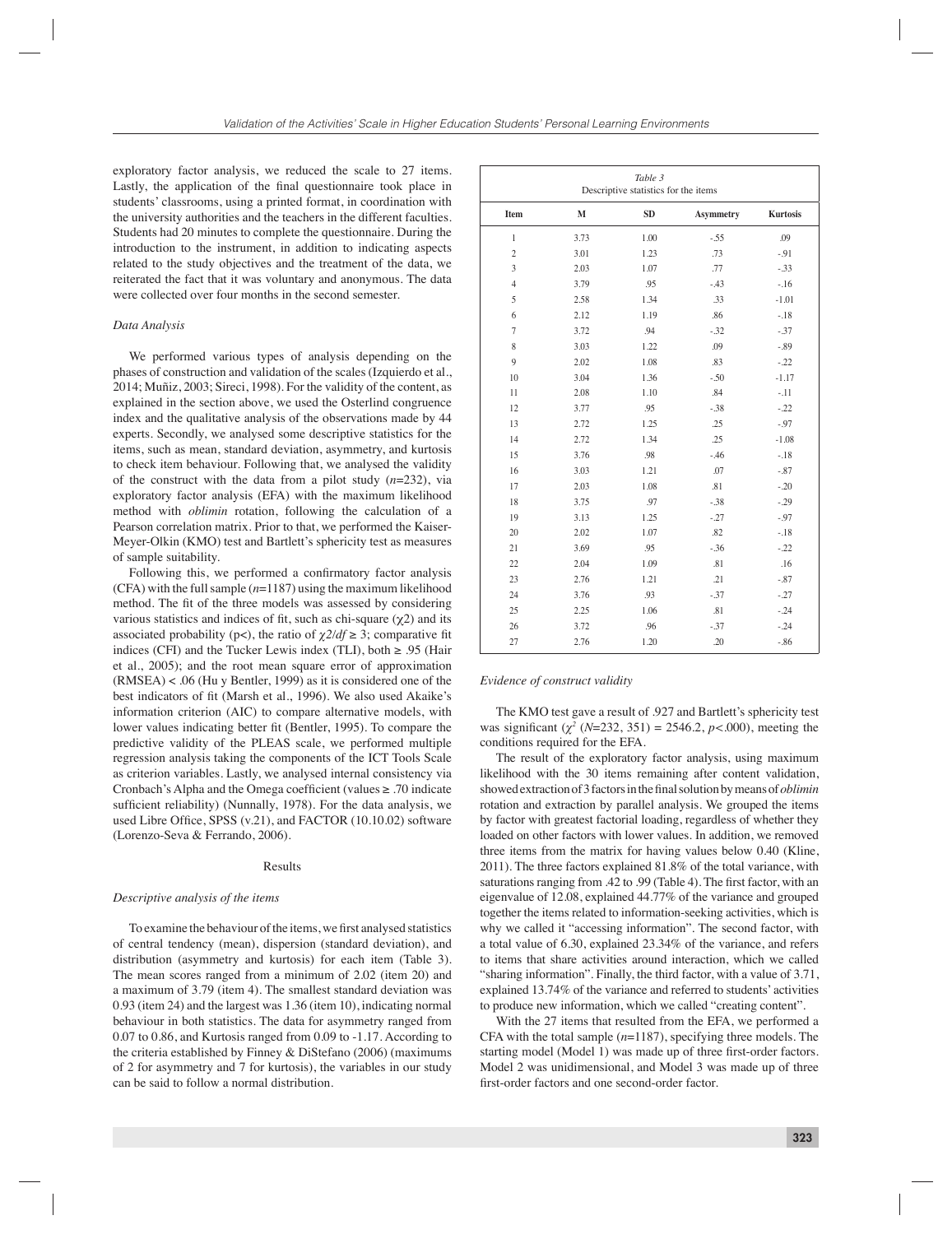| Table 4<br>Matrix Structure factor loadings                                                                  |              |                                 |      |            |  |  |  |
|--------------------------------------------------------------------------------------------------------------|--------------|---------------------------------|------|------------|--|--|--|
| Ítems                                                                                                        |              | EFA; n=232<br><b>Components</b> |      |            |  |  |  |
|                                                                                                              | $\mathbf{1}$ | $\overline{2}$                  | 3    | $N = 1187$ |  |  |  |
| 4. I think I am effective at finding information on the internet                                             | .962         | .194                            | .354 | .758       |  |  |  |
| 26. I search for information online for research processes                                                   | .955         | .132                            | .316 | .724       |  |  |  |
| 7. I use various multimedia resources (videos, diagramas, podcast, etc.) to get information on the web       | 953          | .128                            | .207 | .623       |  |  |  |
| 12. I search for information on the internet to satisfy my curiosity                                         | .949         | .203                            | .322 | .575       |  |  |  |
| 15. I do searches for information in order to complement the information given in my courses                 | .945         | .159                            | .320 | .557       |  |  |  |
| 24. When I read online, I follow hyperlinks to better understand the topic I'm reading about                 | .926         | .185                            | .340 | .531       |  |  |  |
| 21. I use internet searches keep up to date about the national and international situation                   | .923         | .126                            | .309 | .524       |  |  |  |
| 18. I use academic social networks to find information that interests me                                     | .913         | .202                            | .336 | .438       |  |  |  |
| 1. I use specific tools (specialized search engines, databases, etc.,) to find information online            | .750         | .086                            | .279 | .569       |  |  |  |
| 3. I share the information I produce via the internet                                                        | .385         | .998                            | .151 | .765       |  |  |  |
| 9. I actively participate in online discussions, developing my skills of argumentation and consensus-seeking | .150         | .996                            | .392 | .698       |  |  |  |
| 25. I use various formats to spread information (video, podcast, images, text, etc.)                         | .389         | .926                            | .162 | .539       |  |  |  |
| 20. The information I share in my social networks is academic                                                | .280         | .987                            | .373 | .552       |  |  |  |
| 17. I share information online in accordance with distribution and copyright aspects                         | .394         | .980                            | .154 | .507       |  |  |  |
| 11. I use online tools to learn with other internet users                                                    | .381         | .976                            | .125 | .618       |  |  |  |
| 22. I Exchange important information for my learning with online learning communities                        | .375         | .957                            | .134 | .731       |  |  |  |
| 6. I take part in online discussions about topics I study                                                    | .307         | .525                            | .196 | .761       |  |  |  |
| 14. I maintain online contact with professionals in my area of study                                         | .185         | .434                            | .182 | .515       |  |  |  |
| 16. I use online tools to collaboratively créate content                                                     | .308         | .394                            | .939 | .623       |  |  |  |
| 8. I use online tools (concept maps, timelines, etc., ) to analyse information                               | .399         | .309                            | .934 | .508       |  |  |  |
| 2. I relate information gathered online with prior experience and knowledge                                  | .391         | .303                            | .874 | .638       |  |  |  |
| 23. I créate multimedia material (viedeos, podcasts, etc.,) in my learning process                           | .240         | .270                            | .873 | .418       |  |  |  |
| 27. Technological resources make it easier for me to create content                                          | .335         | .262                            | .869 | .508       |  |  |  |
| 13. Technology helps me to be creative in content creation                                                   | .321         | .251                            | .864 | .422       |  |  |  |
| 19. I think about the contribution of technology to my learning process                                      | .288         | .373                            | .836 | .498       |  |  |  |
| 10. I organize and summarize ideas with technological tools                                                  | .331         | .337                            | .749 | .450       |  |  |  |
| 5. I compare information from different online sources to improve the analysis of a study topic              | .278         | .321                            | .683 | .649       |  |  |  |

We obtained the following results:

Model 1 (*χ2=* 834.921*; χ2/df* = 2.601; *df*= 321; CFI = .975; TLI=.966; RMSEA=.048; 90% CI [.047-.051]; SRMR=.030; AIC=1968.413); Model 2 (*χ2=* 3029.474*; χ2/df* = 9.35; *df*= 324; CFI=.686; TLI= .660; RMSEA= .084; 90% CI [.081-.087]; SRMR=.082; AIC=3191.747), and Model 3, (*χ2*= 2029.683*; χ2/ df* = 6.323; *df*= 321; CFI = .783; TLI = .744; RMSEA = .069; 90% CI [.067-.072]; SRMR=.062; AIC=2321.513). Looking at the values for AIC, Model 1 presented the best fit, as it was the smallest. In addition to demonstrating the best fit of the three, the indices of fit for Model 1 were all good, meaning that it was not only the best of the three, but that it also had a good fit to the data.

Table 4 gives the factorial loadings from the CFA for model 1. Although the values were smaller than those in the EFA, they were above the 0.400 recommended by the theory (Izquierdo et al., 2014), with values between 0.418 and 0.765.

### *Evidence of Predictive Validity*

As part of the validation, we examined the relationship of the variables in the PLEAS scale with the variables in the ICT Tools scale. To do this we performed a Pearson correlation analysis to determine both the strength of the relationship and whether there was a reliable association between the different variables. The results (Table 5) show significant, strong, positive relationships (ranging between .569 and .617) between all of them (*p*<.001).

To look into this relationship more deeply, and to estimate the predictive capacity of the components of the PLEAS scale (predictor variables), we performed a multiple regression analysis, with the technological tools in the PLE components as criterion variables. The data (Table 5) show that the PLEAS variables explained 24.4% of the variance in the tools for accessing information, 6.2% of the variance for creating content, and 1.9% of the variance in the tools for sharing information. The result of the ANOVA indicated that this was significant  $(F(3,1181) = 184.4; p < .000)$ .

# *Reliability of the PLEAS scale*

The results of the tests for reliability for each of the factors indicated good reliability (McMillan & Schumacher, 2005). For the factor, accessing information (M=3.75; SD=.89) the alpha coefficient was .980 and the omega coefficient was .989. The creating content factor (M=3.75; SD=.89) produced an alpha of .960 and an omega of .964. Lastly, the sharing information factor (M=2.13; SD=.97) gave an alpha of .960 and omega of .966. These values would generally be classified as excellent (Nunnally, 1978).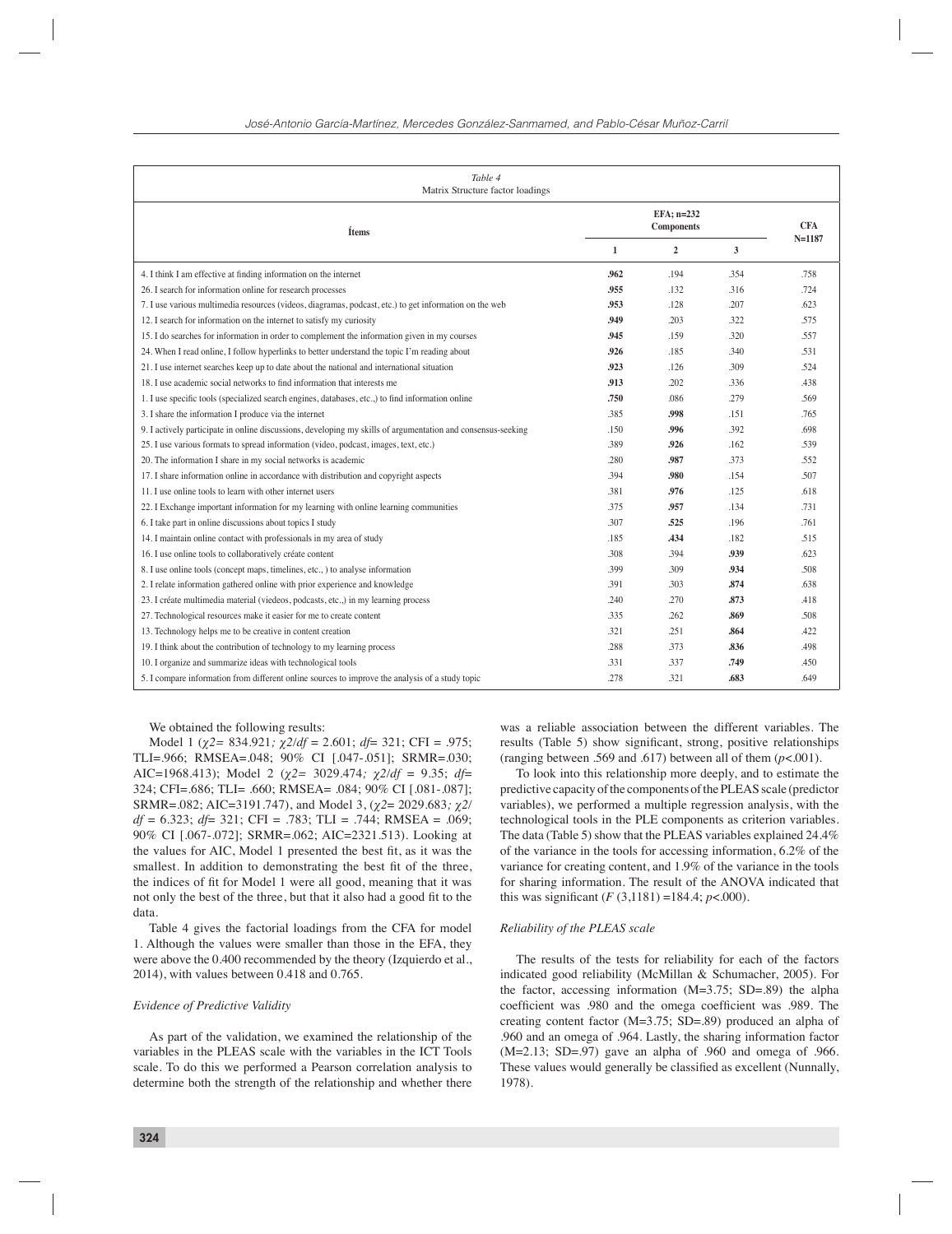| Table 5<br>Pearson correlation coefficients and Standardized regression coefficients for the relationship of the PLEAS factors and the ICT Tools variables |           |                              |          |              |      |                |              |      |          |
|------------------------------------------------------------------------------------------------------------------------------------------------------------|-----------|------------------------------|----------|--------------|------|----------------|--------------|------|----------|
|                                                                                                                                                            |           | <b>ICT</b> Tools (criterion) |          |              |      |                |              |      |          |
| PLEAS factors (predictors)                                                                                                                                 | Accessing |                              | Creating |              |      | <b>Sharing</b> |              |      |          |
|                                                                                                                                                            | r         | ß                            |          | $\mathbf{r}$ | ß    |                | $\mathbf{r}$ | ß    |          |
| Accessing                                                                                                                                                  | $.609**$  | .304                         | $9.39**$ | $.617**$     | .228 | $6.88**$       | $.569**$     | .133 | $3.54**$ |
| Creating                                                                                                                                                   | $.549**$  | .213                         | $6.42**$ | $.593**$     | .295 | $8.69**$       | $.595**$     | .226 | $.194**$ |
| Sharing                                                                                                                                                    | $.561**$  | .135                         | $3.86**$ | $.592**$     | .212 | $5.92**$       | $.607**$     | .166 | $4.83**$ |
| Note: "significance level .01; $n = 1187$                                                                                                                  |           |                              |          |              |      |                |              |      |          |

#### Discussion

Understanding university students PLEs will contribute to understanding their learning processes, especially when students are faced with the changes occurring in education due to internet use and the proliferation of web 2.0 tools (García-Martínez & González-Sanmamed, 2017). In addition, it provides a route map for institutions indicating how to strengthen and enrich PLEs from formal education, incorporating skills developed from informal education in order to give the student the skills they need to self-direct their learning throughout their lives (Alharbi, 2018; Kuhn, 2017).

The Personal Learning Environment Activities Scale (PLEAS) is an important contribution in light of the instruments available to date about PLEs. It will allow the identification of capabilities of accessing information, creating content, and sharing it, all in a digital context characterized by the need for self-directed learning that fosters continual, lifelong learning.

Our review of the literature made it clear that there were few valid, reliable instruments that were able to assess and develop university students' PLEs. This may be in part because of the complexity of the theoretical construct, and the multidimensional nature of what it describes (Prendes-Espinoza et al., 2016). Considering the satisfactory statistical results, the PLEAS scale, designed for this study, allows a comprehensive approach to PLEs from both technological and pedagogical perspectives, resolving the paradigmatic dissociation that had made it so complicated to study (Castañeda & Adell, 2013; Kompen et al., 2019; Rahimi et al., 2015; Sahin & Uluyol, 2016).

It is worth highlighting the content validation, since it complies with the recommendations made by Sireci (1998) about literature review for defining the domain, as well as the representation of the items and their importance (Muñiz & Fonseca-Pedrero, 2019). Similarly, the Osterlind index demonstrated suitable functioning as part of the validation with expert judgement, which is recommended in processes such as this. We also confirmed the suitable behaviour of each item via measures of central tendency (mean and standard deviation) and distribution (asymmetry and kurtosis).

In terms of the internal structure of the scale, the factor analyses indicated the proposed three-factor first-order structure with 27 items, which exhibited strong congruence with the conceptual and

factorial model, with loadings above .40 (Table 4). Similarly, the alpha and omega coefficients (McMillan  $&$  Schumacher, 2005; Nunnally, 1978) gave excellent scores in the tests for internal consistency for each of the factors.

In summary, the operationalization of the theoretical model proposed by Castañeda & Adell (2013) via a Likert-type scale produced an advance in the study of PLEs compared to other more extensive questionnaires which have not been through such exhaustive validation processes as this (Chaves-Barboza & Rodríguez-Miranda, 2017; Prendes-Espinosa et al., 2016). The relative brevity of the PLEAS scale compared to those other instruments is another factor in favour of its ease of use (Muñiz & Fonseca-Pedrero, 2019).

The literature notes both the mix of tools and activities as making up part of the scaffolding of PLEs (Adell & Castañeda, 2010). In this regard, the results around predictive validity demonstrate on the one hand a strong relation between the two dimensions, and on the other, that the PLEAS scale predicts the frequency of use technological tools by the students. In this respect, although there are no tools that are exclusive in the PLE components (Castañeda & Adell, 2013), the proliferation and effective use of ICT encourage activities that allow the development of university students' PLEs (García-Martínez & González-Sanmamed, 2017).

Bearing the above in mind, the PLEAS scale is a valid, reliable instrument for possible future studies that allows the identification of university students' activities within the framework of their PLEs, and in general, more in-depth study along this line of research. Finally, one note of caution, the PLEAS scale was validated in the Costa Rican environment, thus it would be advisable to adapt it and perform the appropriate analyses to show validity and reliability in other contexts.

#### Acknowledgements

This article was produced within the framework of the research project entitled: "Ecologías de aprendizaje en la era digital: nuevas oportunidades para la formación del profesorado de educación secundaria" (ECO4LEARN-SE), partly financed by the Ministerio de Ciencia, Innovación y Universidades (Referencia RTI2018- 095690-B-I00).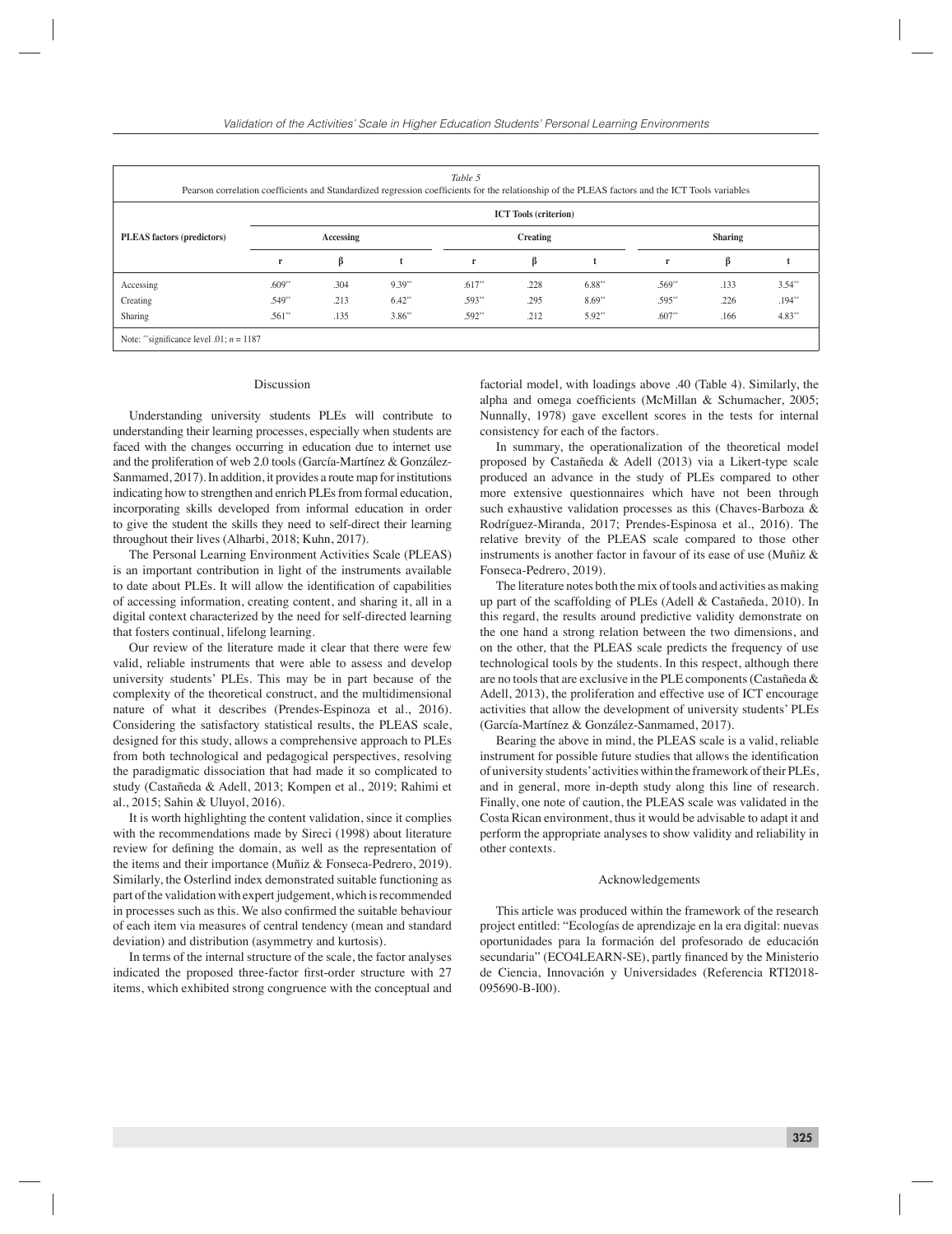#### References

- Adell, J., & Castañeda, L. (2010). The Personal Learning Environments (PLEs): A new way of understanding learning. In Roig Vila, R., & Fiorucci, M. (Eds.), *Keys for the Research in Educational Innovation and Quality. The Integration of the Information Technologies, the Communication, and the Multiculturalism in the Classroom*. Roma TRE Universita degli studi.
- Alharbi, H. A. (2018). Readiness for self-directed learning: How bridging and traditional nursing students differs? *Nurse Education Today*, *61*, 231-234. https://doi.org/10.1016/j.nedt.2017.12.002
- Arnal, J., Del Rincón, D., & Latorre, A. (1992). *Investigación educativa. Fundamentos y metodología* [Educational research. Fundamentals and methodology]. Labor.
- Attwell, G., Castañeda, L., & Buchem, I. (2013). Special issue from the personal learning environments 2011 conference. *International Journal of Virtual and Personal Learning Environments*, *4*(4), 1-4.
- Bentler, P. M. (1995). *EQS structural equations program manual.* BMDP Statistical Software.
- Boza, A., & Conde, S. (2015). Web 2.0 in higher education: Attitude, training, use, impact, challenges and tools of web 2.0. *Digital Education Review*, *28*, 45-58.
- Castañeda, L., & Adell, J. (Eds.) (2013). *Entornos personales de aprendizaje: claves para el ecosistema educativo en red* [Personal learning environments: Keys to the online educational ecosystem]. Marfil.
- Chaves-Barboza, E., & Rodríguez-Miranda, L. (2017). Reliability and validity analysis of a questionnaire on personal learning environments (PLE). *Ensayos Pedagógicos*, *13*(1), 71-106. https://doi.org/10.15359/ rep.13-1.4
- Coiro, J., & Dobler, E. (2007). Exploring the online reading comprehension strategies used by sixth-grade skilled readers to search for and locate information on the internet. *Reading Research Quarterly, 42*(2), 214- 257. http://dx.doi.org/10.1598/RRQ.42.2.2
- Dabbagh, N., & Fake, H. (2017). College students' perceptions of personal learning environments through the lens of digital tools, processes and spaces. *Journal of New Approaches in Educational Research*, *6*(1), 28- 36. https://doi.org/10.7821/naer.2017.1.215
- Drexler, W. (2010). The networked student model for construction of personal learning environments: Balancing teacher control and student autonomy. *Australasian Journal of Educational Technology, 26(*3), 369-385. https://doi.org/10.14742/ajet.1081
- Fiedler, S. H. D., & Väljataga, T. (2013). Personal learning environments: A conceptual landscape revisited. *eLearning Papers*, *35*, 1-16.
- Finney, S.J., & DiStefano, C. (2006). Non-normal and categorical data in structural equation modeling. In G.R. Hancock & R.O. Mueller (Eds.), *Structural equation modeling: A second course* (pp. 269-314). Information Age Publishing.
- García-Martínez, J.A., & González-Sanmamed, M. (2017). Personal Learning Environments of Costa Rican Education Students: Analysis of Information Search Tools. *Revista de Investigación Educativa, 35*(2), 389-407. https://doi.org/10.6018/rie.35.2.253101
- García-Martínez, J.A., & González-Sanmamed, M. (2019). How do Costa Rican education students generate and manage content: A contribution to the study of their personal learning environment. *Digital Education Review*, *36*, 15-35.
- García-Martínez, J.A., Rosa-Napal, F.C., Romero-Tabeayo, I., López-Calvo, S., & Fuentes-Abeledo, E.J. (2020). Digital Tools and Personal Learning Environments: An Analysis in Higher Education. *Sustainability*, *12*(19), 8180. https://doi.org/10.3390/su12198180
- García-Valcárcel, A., & Hernández, A. (2013). *Recursos tecnológicos para la enseñanza e innovación educativa* [Technological resources for teaching and educational innovation]*.* Síntesis S.A.
- Hair, J., Black, W. C., Babin, B., Anderson, R. E., & Tatham, R. (2005). *Multivariate data analyses* (6ª ed.). Prentice-Hall.
- Hu, L.T., & Bentler, P.M. (1999). Cutoff criteria for fi t indexes in covariance structure analysis: Conventional criteria versus new alternatives. *Structural Equation Modeling*, *6*, 1-55. https://doi.org/10.1080/10705519909540118
- Izquierdo, I., Olea, J., & Abad, F. J. (2014). Exploratory factor analysis in validation studies: Uses and recommendations. *Psicothema*, *26*(3), 395-400. https://doi.org/10.7334/psicothema2013.349
- Keereerat, C., Na-Songkhla, J., & Sujiva, S. (2019). A study of creating personal learning environments by students of the faculty of education majoring in computer education. *Journal of Education Studies*, *47*(4), 176-196.
- Kline, R. B. (2011). Principles and practice of structural equation modelling (3rd ed.). Guilford Press.
- Kompen, R., Edirisingha, P., Canaleta, X., Alsina, M., & Monguet, J. M. (2019). Personal learning environments based on Web 2.0 services in higher education. *Telematics and Informatics*, 38, 194-206. https://doi. org/10.1016/j.tele.2018.10.003
- Kop, R. (2011). The Challenges to Connectivist learning on open online networks: Learning experiences during a Massive Open Online Course. *The International Review of Research in Open and Distributed Learning*, *12*(3), 19-38. https://doi.org/10.19173/irrodl. v12i3.882
- Kühn, C. (2017). Are students ready to (re)-design their personal learning environment? The case of the e-Dynamic. *Space, Journal of New Approaches in Educational Research, 6*(1), 11-20. https://doi. org/10.7821/naer.2017.1.185
- Lorenzo-Seva, U., & Ferrando, P.J. (2006). FACTOR: A computer program to fi t the exploratory factor analysis model. *Behavioral Research Methods, Instruments and Computers, 38*(1), 88-91.
- Marín, V., Negre, F., & Pérez, A. (2014). Construction of the foundations of the PLE and PLN for collaborative learning. *Comunicar*: *Revista Científi ca Iberoamericana de Comunicación y Educación*, *42*(21), 35- 43. https://doi.org/10.3916/C42-2014-03
- Marsh, H. W., Balla, J. R., & Hau, K. T. (1996). An evaluation of incremental fit indices: A clarification of mathematical and empirical processes. En G. A. Marcoulides & R. E. Schumacker (Eds.), *Advanced structural equation modeling techniques* (pp. 115-353). Erlbaum.
- McMillan, J.H., & Schumacher, S. (2005). *Investigación educativa. Una introducción conceptual* [Education Research. A conceptual introduction]*.* Editorial Pearson Educación, SA.
- Meza, J.M., Morales, M. E., & Flores, R. D. C. (2016). Individual variables related to instruction in the use of Personal Learning Environments. *Educación*, *25*(48), 87-106.
- Muñiz, J. (2003). *Teoría clásica de los tests* [Classical Test Theory]. Pirámide.
- Muñiz, J., & Fonseca-Pedrero, E. (2019). Ten steps for test development. *Psicothema*, *31*(1), 7-16. https://10.7334/psicothema2018.291
- Nunnally, J. C. (1978). *Psychometric theory* (2nd ed.). McGraw-Hill.
- Osterlind, S.J. (1992). *Constructing test items: Multiple-choice*, *constructed-response, performance, and other formats*. Kluwer Academic Publishers.
- Prendes-Espinosa, M.P., Castañeda-Quintero, L., Solano-Fernández, I.M., Roig-Vila, R., Aguilar-Perera, M.V., & Serrano-Sánchez, J.L. (2016). Validation of a questionnaire on work and learning habits for future professionals: Exploring personal learning environments, *Relieve, 2*(2),1-46. http://dx.doi.org/10.7203/relieve.22.2.7228
- Rahimi, E., Berg, J., & Veen, W. (2015). Facilitating student-driven constructing of learning environments using Web 2.0 personal learning environments. Computers & Education, *81*, 235-246. https://doi. org/10.1016/j.compedu.2014.10.012
- Ramírez-Mera, U., & Tur, G. (2019). Security and reliability in the information management in personal learning environments (PLE) in higher education. *Edutec. Revista Electrónica De Tecnología Educativa*, *70*, 18-33. https://doi.org/10.21556/edutec.2019.70.1435
- Şahin, S., & Uluyol, Ç. (2016). Preservice teachers' perception and use of personal learning environments (PLEs). *The International Review of Research in Open and Distributed Learning*, *17*(2), 141-161. https:// doi.org/10.19173/irrodl.v17i2.2284
- Salleh, U. K. M., Zulnaidi, H., & Rahim, S. S. A. (2019). Factors affecting university students'lifelong learning in Indonesia*. MOJEM: Malaysian Online Journal of Educational Management, 8*(1), 82-97. https:// mojem.um.edu.my/article/view/21366
- Sanduvete-Chaves, S., Chacón-Moscoso, S., Sánchez-Martín, M., & Pérez-Gil, J. A. (2013). The revised Osterlind Index*.* A comparative analysis in content validity studies. *Acción Psicológica, 10*(2), 3-20. http://dx.doi.org/10.5944/ap.10.2.11821